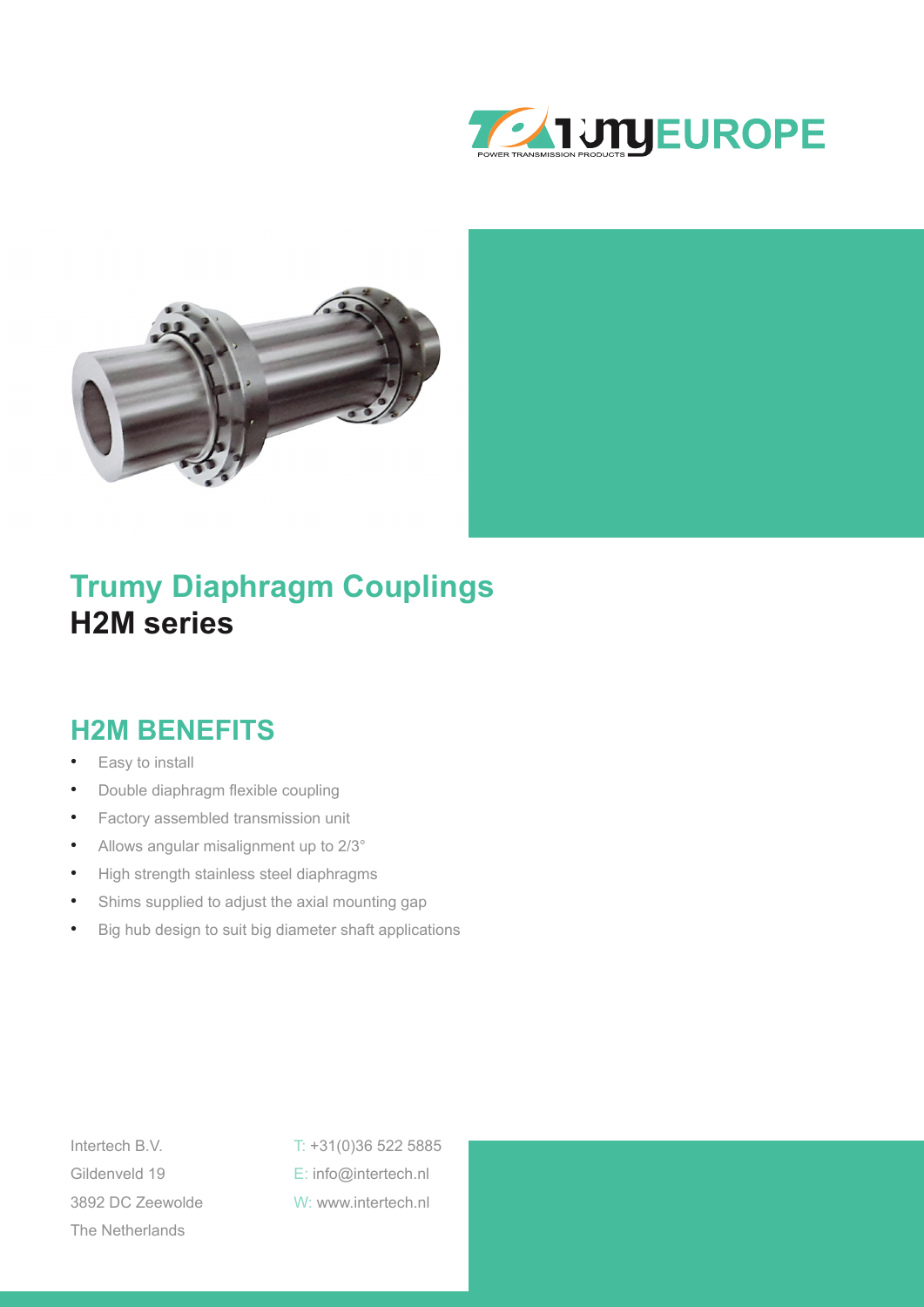

## **H2M SERIES COUPLING TECHNICAL DATA**

| Coupling | Torque rating (kNm) |      | Max.      | <b>Tightening</b> | <b>Total</b>       | Centre         | <b>Torsional</b>   | <b>Moment</b>          | Angular misalignment              |                | Axial displacement              |             |                    |
|----------|---------------------|------|-----------|-------------------|--------------------|----------------|--------------------|------------------------|-----------------------------------|----------------|---------------------------------|-------------|--------------------|
| type     | Continuous          | Peak | Momentary | speed<br>(rpm)    | torque 1/2<br>(Nm) | weight<br>(Kg) | of gravity<br>(mm) | stiffness<br>(MNm/Rad) | of inertia<br>(Kgm <sup>2</sup> ) | Max.<br>degree | Restoring<br>moment<br>(Nm/deg) | Max.<br>±mm | Axial force<br>(N) |
| H2M315   | 2.24                | 2.98 | 3.96      | 33000             | 8/8                | 14             | 58.0               | 0.079                  | 0.038                             | 2/3            | 0.39                            | 3.2         | 570                |
| H2M317   | 4.5                 | 5.98 | 7.96      | 28000             | 8/8                | 22             | 69.4               | 0.157                  | 0.082                             |                | 0.81                            | 4.0         | 966                |
| H2M322   | 10                  | 13.3 | 17.7      | 22000             | 15/8               | 49             | 85.8               | 0.360                  | 0.336                             |                | 1.84                            | 5.2         | 1617               |
| H2M327   | 20                  | 26.6 | 35.3      | 18000             | 15/8               | 87             | 103.5              | 0.799                  | 0.877                             |                | 4.10                            | 6.6         | 3001               |
| H2M332   | 35.5                | 47.2 | 62.8      | 16000             | 15/8               | 141            | 122.2              | 1.374                  | 2.167                             |                | 7.20                            | 8.0         | 4258               |
| H2M337   | 50                  | 66.5 | 88.5      | 14000             | 25/15              | 204            | 135.2              | 2.641                  | 4.047                             |                | 9.04                            | 8.8         | 4571               |
| H2M342   | 80                  | 106  | 142       | 12000             | 25/15              | 321            | 155.5              | 3.293                  | 8.617                             |                | 14.90                           | 10.4        | 6599               |
| H2M347   | 112                 | 148  | 198       | 11000             | 45/15              | 438            | 175.6              | 4.672                  | 14.883                            |                | 21.56                           | 11.6        | 8494               |
| H2M356   | 200                 | 266  | 353       | 9000              | 45/15              | 753            | 207.4              | 8.706                  | 36.829                            |                | 40.13                           | 14.0        | 13170              |
| H2M366   | 224                 | 298  | 396       | 6500              | 45/15              | 1339           | 236.1              | 14.152                 | 79.163                            |                | 42.20                           | 15.4        | 11250              |
| H2M382   | 450                 | 598  | 797       | 5200              | 100/45             | 2545           | 283.6              | 28.704                 | 226.579                           |                | 82.20                           | 19.4        | 17770              |
| H2M399   | 800                 | 1060 | 1420      | 4000              | 180/45             | 4554           | 344.1              | 56.020                 | 607.937                           |                | 163.64                          | 23.8        | 28990              |
| H2M3115  | 1400                | 1860 | 2480      | 3600              | 350/45             | 6820           | 397.8              | 93.300                 | 1.222.923                         |                | 285.94                          | 28.0        | 43750              |
|          |                     |      |           |                   |                    |                |                    |                        |                                   |                |                                 |             |                    |
| H2M415   | 2.8                 | 3.72 | 4.95      | 33000             | 8/8                | 14             | 61.9               | 0.088                  | 0.044                             |                | 0.74                            | 2.6         | 866                |
| H2M417   | 5.6                 | 7.45 | 9.91      | 28000             | 8/8                | 22             | 74.3               | 0.177                  | 0.094                             |                | 1.54                            | 3.2         | 1448               |
| H2M422   | 12.5                | 16.6 | 22.1      | 22000             | 15/8               | 49             | 91.0               | 0.402                  | 0.372                             |                | 3.26                            | 4.2         | 2315               |
| H2M427   | 25                  | 33.2 | 44.2      | 18000             | 15/8               | 87             | 109.6              | 0.916                  | 0.964                             | $\frac{1}{2}$  | 8.19                            | 5.2         | 4736               |
| H2M432   | 45                  | 59.8 | 79.6      | 16000             | 15/8               | 143            | 126.8              | 1.578                  | 2.292                             |                | 13.21                           | 6.4         | 6254               |
| H2M437   | 63                  | 83.8 | 111       | 14000             | 25/15              | 207            | 139.6              | 2.228                  | 4.243                             |                | 17.04                           | 7.2         | 7105               |
| H2M442   | 100                 | 133  | 177       | 12000             | 25/15              | 324            | 159.6              | 3.827                  | 8.953                             |                | 28.24                           | 8.4         | 10010              |
| H2M447   | 140                 | 186  | 248       | 11000             | 45/15              | 442            | 177.9              | 5.372                  | 15.157                            |                | 41.69                           | 9.4         | 13399              |
| H2M456   | 250                 | 332  | 442       | 9000              | 45/15              | 756            | 209.5              | 10.016                 | 37.352                            |                | 54.15                           | 11.4        | 15381              |
| H2M466   | 280                 | 372  | 495       | 6500              | 45/15              | 1341           | 266.1              | 16.356                 | 90.663                            |                | 77.00                           | 12.4        | 16310              |
| H2M482   | 560                 | 745  | 991       | 5200              | 100/45             | 2550           | 322.0              | 33.806                 | 262.092                           |                | 160.32                          | 15.6        | 27980              |
| H2M499   | 1120                | 1490 | 1980      | 4000              | 180/45             | 4563           | 388.7              | 64.651                 | 697.646                           |                | 297.94                          | 19.2        | 42680              |
| H2M4115  | 1800                | 2390 | 3180      | 3600              | 350/45             | 6835           | 446.4              | 109.812                | 1.380.285                         |                | 540.19                          | 22.4        | 66220              |
|          |                     |      |           |                   |                    |                |                    |                        |                                   |                |                                 |             |                    |
| H2M515   | $\overline{4}$      | 5.32 | 7.08      | 33000             | 8/8                | 14             | 61.9               | 0.104                  | 0.044                             | 2/5            | 2.17                            | 1.8         | 1727               |
| H2M517   | $\bf 8$             | 10.6 | 14.2      | 28000             | 8/8                | 22             | 74.3               | 0.210                  | 0.094                             |                | 4.57                            | 2.2         | 2926               |
| H2M522   | 18                  | 23.9 | 31.8      | 22000             | 15/8               | 49             | 91.0               | 0.478                  | 0.372                             |                | 9.58                            | 2.8         | 4552               |
| H2M527   | 35.5                | 47.2 | 62.8      | 18000             | 15/8               | 87             | 109.6              | 1.096                  | 0.964                             |                | 22.88                           | 3.6         | 8996               |
| H2M532   | 63                  | 83.8 | 111       | 16000             | 15/8               | 146            | 128.3              | 1.919                  | 2.335                             |                | 37.70                           | 4.4         | 12012              |
| H2M537   | 90                  | 119  | 159       | 14000             | 25/15              | 209            | 140.9              | 2.726                  | 4.304                             |                | 44.76                           | 4.8         | 12108              |
| H2M542   | 140                 | 186  | 248       | 12000             | 25/15              | 328            | 161.3              | 4.725                  | 9.095                             |                | 79.80                           | 5.6         | 18720              |
| H2M547   | 200                 | 266  | 353       | 11000             | 45/15              | 446            | 179.4              | 6.590                  | 15.343                            |                | 110.95                          | 6.4         | 23970              |
| H2M556   | 355                 | 472  | 628       | 9000              | 45/15              | 663            | 211.2              | 12.366                 | 37.769                            |                | 203.95                          | 7.8         | 36250              |
| H2M566   | 400                 | 532  | 708       | 6500              | 45/15              | 1347           | 267.0              | 20.477                 | 90.926                            |                | 207.25                          | 8.4         | 29430              |
| H2M582   | 800                 | 1060 | 1420      | 5200              | 100/45             | 2562           | 323.1              | 43.190                 | 262.915                           |                | 455.60                          | 10.6        | 53280              |
| H2M599   | 1600                | 2130 | 2830      | 4000              | 180/45             | 4584           | 390.0              | 82.408                 | 699.816                           |                | 837.87                          | 13.0        | 80140              |
| H2M5115  | 2500                | 3330 | 4420      | 3600              | 350/45             | 6869           | 448.1              | 139.914                | 1.385.220                         |                | 1428.25                         | 15.4        | 118800             |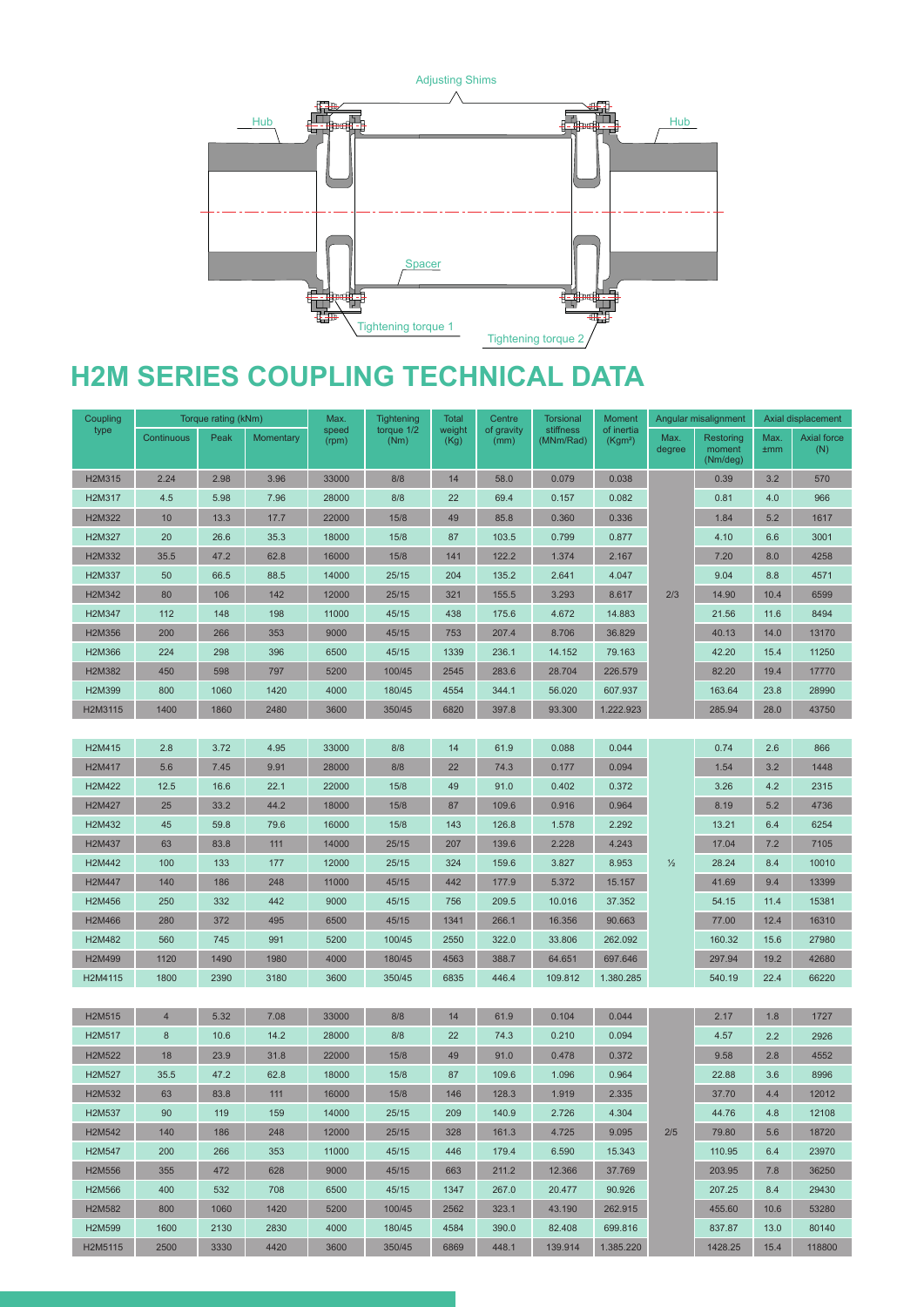

# **H2M SERIES COUPLING DIMENSIONS (mm)**

| Coupling type | $\mathsf{A}$ | C max | D max | E1  | Ε   | F.              |         | H    | J    |
|---------------|--------------|-------|-------|-----|-----|-----------------|---------|------|------|
|               |              |       |       |     |     | <b>Standard</b> | Minimum |      |      |
| H2M315        | 195          | 115   | 75    | 80  | 87  | 460             | 112     | 104  | 110  |
| H2M317        | 221          | 140   | 95    | 105 | 112 | 460             | 128     | 132  | 138  |
| H2M322        | 275          | 190   | 125   | 135 | 142 | 460             | 160     | 174  | 182  |
| H2M327        | 322          | 234   | 155   | 170 | 177 | 460             | 180     | 216  | 226  |
| H2M332        | 373          | 285   | 190   | 210 | 217 | 460             | 220     | 266  | 278  |
| H2M337        | 422          | 325   | 215   | 235 | 242 | 460             | 250     | 303  | 316  |
| H2M342        | 482          | 380   | 250   | 275 | 282 | 460             | 275     | 355  | 370  |
| H2M347        | 582          | 423   | 280   | 310 | 317 | 460             | 310     | 395  | 412  |
| H2M356        | 618          | 512   | 340   | 375 | 382 | 460             | 360     | 480  | 500  |
| H2M366        | 728          | 600   | 400   | 440 | 452 | 660             | 360     | 578  | 595  |
| H2M382        | 889          | 745   | 490   | 540 | 552 | 820             | 360     | 724  | 745  |
| H2M399        | 1068         | 910   | 600   | 660 | 672 | 820             | 360     | 876  | 904  |
| H2M3115       | 1214         | 1050  | 700   | 770 | 782 | 820             | 360     | 1010 | 1044 |
|               |              |       |       |     |     |                 |         |      |      |
| H2M415        | 195          | 115   | 75    | 80  | 87  | 460             | 112     | 104  | 110  |
| H2M417        | 221          | 140   | 95    | 105 | 112 | 460             | 128     | 132  | 138  |
| H2M422        | 275          | 190   | 125   | 135 | 142 | 460             | 160     | 174  | 182  |
| H2M427        | 322          | 234   | 155   | 170 | 177 | 460             | 180     | 216  | 226  |
| H2M432        | 373          | 285   | 190   | 210 | 217 | 460             | 220     | 266  | 278  |
| H2M437        | 422          | 325   | 215   | 235 | 242 | 460             | 250     | 303  | 316  |
| H2M442        | 482          | 380   | 250   | 275 | 282 | 460             | 275     | 355  | 370  |
| H2M447        | 582          | 423   | 280   | 310 | 317 | 460             | 310     | 395  | 412  |
| H2M456        | 618          | 512   | 340   | 375 | 382 | 460             | 360     | 480  | 500  |
| H2M466        | 728          | 600   | 400   | 440 | 452 | 660             | 360     | 578  | 595  |
| H2M482        | 889          | 745   | 490   | 540 | 552 | 820             | 360     | 724  | 745  |
| H2M499        | 1068         | 910   | 600   | 660 | 672 | 820             | 360     | 876  | 904  |
| H2M4115       | 1214         | 1050  | 700   | 770 | 782 | 820             | 360     | 1010 | 1044 |
|               |              |       |       |     |     |                 |         |      |      |
| H2M515        | 195          | 115   | 75    | 80  | 87  | 460             | 112     | 104  | 110  |
| H2M517        | 221          | 140   | 95    | 105 | 112 | 460             | 128     | 132  | 138  |
| H2M522        | 275          | 190   | 125   | 135 | 142 | 460             | 160     | 174  | 182  |
| H2M527        | 322          | 234   | 155   | 170 | 177 | 460             | 180     | 216  | 226  |
| H2M532        | 373          | 285   | 190   | 210 | 217 | 460             | 220     | 266  | 278  |
| H2M537        | 422          | 325   | 215   | 235 | 242 | 460             | 250     | 303  | 316  |
| H2M542        | 482          | 380   | 250   | 275 | 282 | 460             | 275     | 355  | 370  |
| H2M547        | 582          | 423   | 280   | 310 | 317 | 460             | 310     | 395  | 412  |
| H2M556        | 618          | 512   | 340   | 375 | 382 | 460             | 360     | 480  | 500  |
| H2M566        | 728          | 600   | 400   | 440 | 452 | 660             | 360     | 578  | 595  |
| H2M582        | 889          | 745   | 490   | 540 | 552 | 820             | 360     | 724  | 745  |
| H2M599        | 1068         | 910   | 600   | 660 | 672 | 820             | 360     | 876  | 904  |
| H2M5115       | 1214         | 1050  | 700   | 770 | 782 | 820             | 360     | 1010 | 1044 |